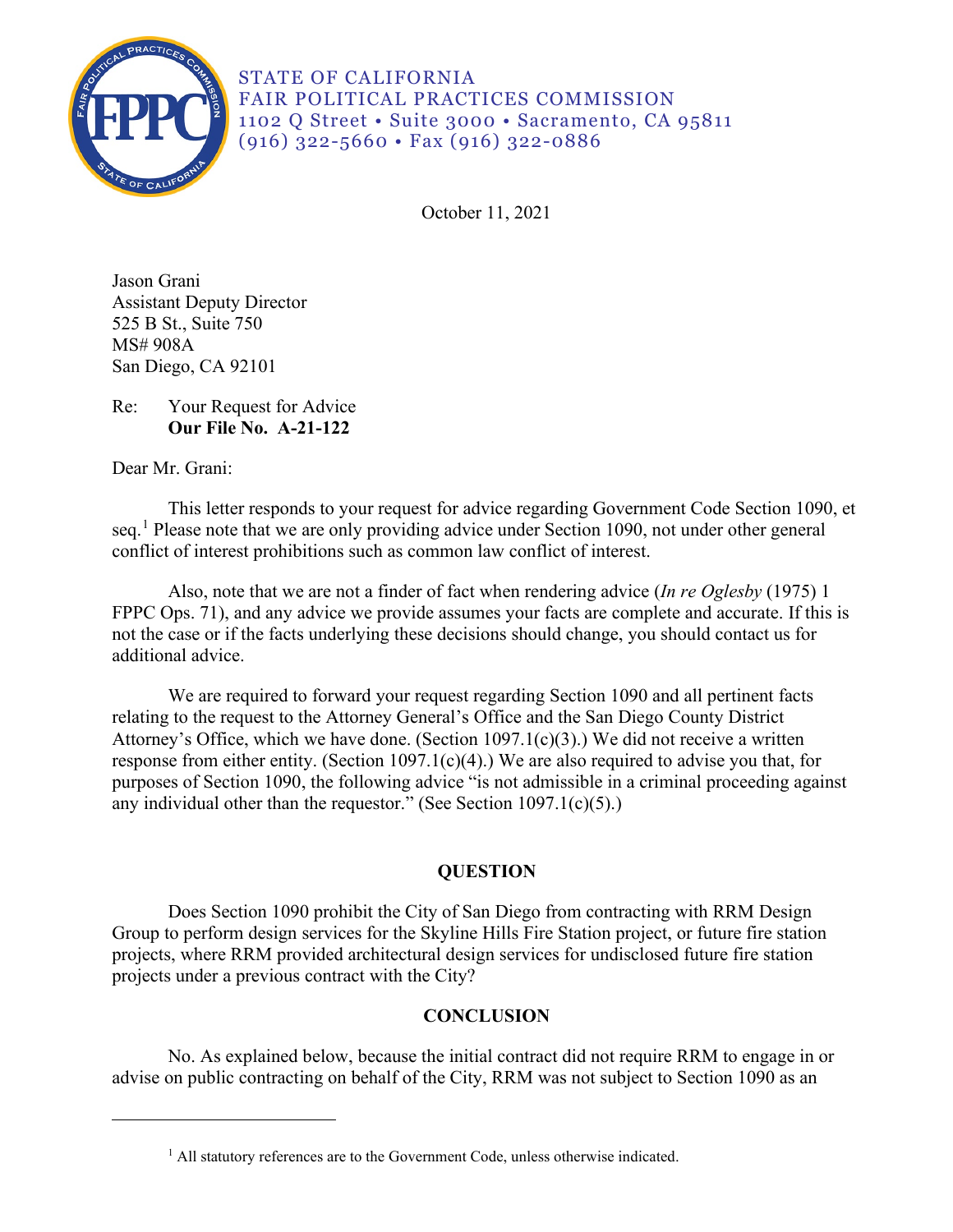independent contractor for the City. Therefore, Section 1090 does not prohibit the City from entering a contract for the design of the Skyline Hills Fire Station, or future fire station projects, based on the architectural design services it provided under the initial contract.

### **FACTS AS PRESENTED BY REQUESTER**

You are an Assistant Deputy Director with the City of San Diego requesting advice in conjunction with RRM Design Group ("RRM") about the conflict of interest provisions of Section 1090 based on the agreed upon facts herein.

 23, 2015, the City issued a Request for Proposals ("RFP") for Fire Station Design Standardization, used for future design-build fire station projects' and '100% design of the Home Avenue Fire RRM is an architectural and engineering professional services corporation. On September for architectural design services to provide 'standardized program to provide four templates to be Station' to the City Consultant Rotation List members.

RRM successfully proposed and entered into agreement with the City on March 10, 2016, to provide the Fire Station Design Standardization services and design of the Home Avenue Fire Station (Design Standards Contract).<sup>[2](#page-1-0)</sup> Among other things, Article 1 of the contract required RRM to:

> …ensure that any plans and specifications prepared, required, or recommended under this Agreement allow for competitive bidding. The Design Professional shall design such plans or specifications so that procurement of services, labor or materials are not available from only one source, and shall not design plans and specifications around a single or specific product, piece of major equipment or machinery, a specific patented design, or a proprietary process…

Station (Design Standards Contract).<sup>2</sup> Among other things, Article 1 of the contract required, or<br>
commended under this Agreement allow for competitive bidding.<br>
The Design Professional shall design such plans are psocifi Under the first part of the Design Standards Contract, RRM provided space needs analysis and programming services and developed Volume 1- Standardized Conceptual Plans and Volume 2 - Specifications. Volume 1 consisted of conceptual templates that captured the overall organization, sizing, and general system requirements to guide the design of future fire stations as bridging documents (Design Standards). Volume 1 also included conceptual civil site plans; architectural site and floor plans; conceptual structural plans; and mechanical, electrical, and plumbing system plans for several non-specific site configurations, but only work within the hypothetical site constraints.

Volume 2 consisted of three-part technical specifications defining the material and equipment prescriptive and performance requirements for future fire station projects. Volume 2 can be applied to any fire station project regardless of site size, but may be modified based on exterior design, site constraint, or building code response requirements. Both volumes were meant to be

<span id="page-1-0"></span>contracting responsibilities on the City's behalf, or to put together specific Fire Station bidding packages. <sup>2</sup> You state the RFP and contract did not provide for professional services in any capacity to provide public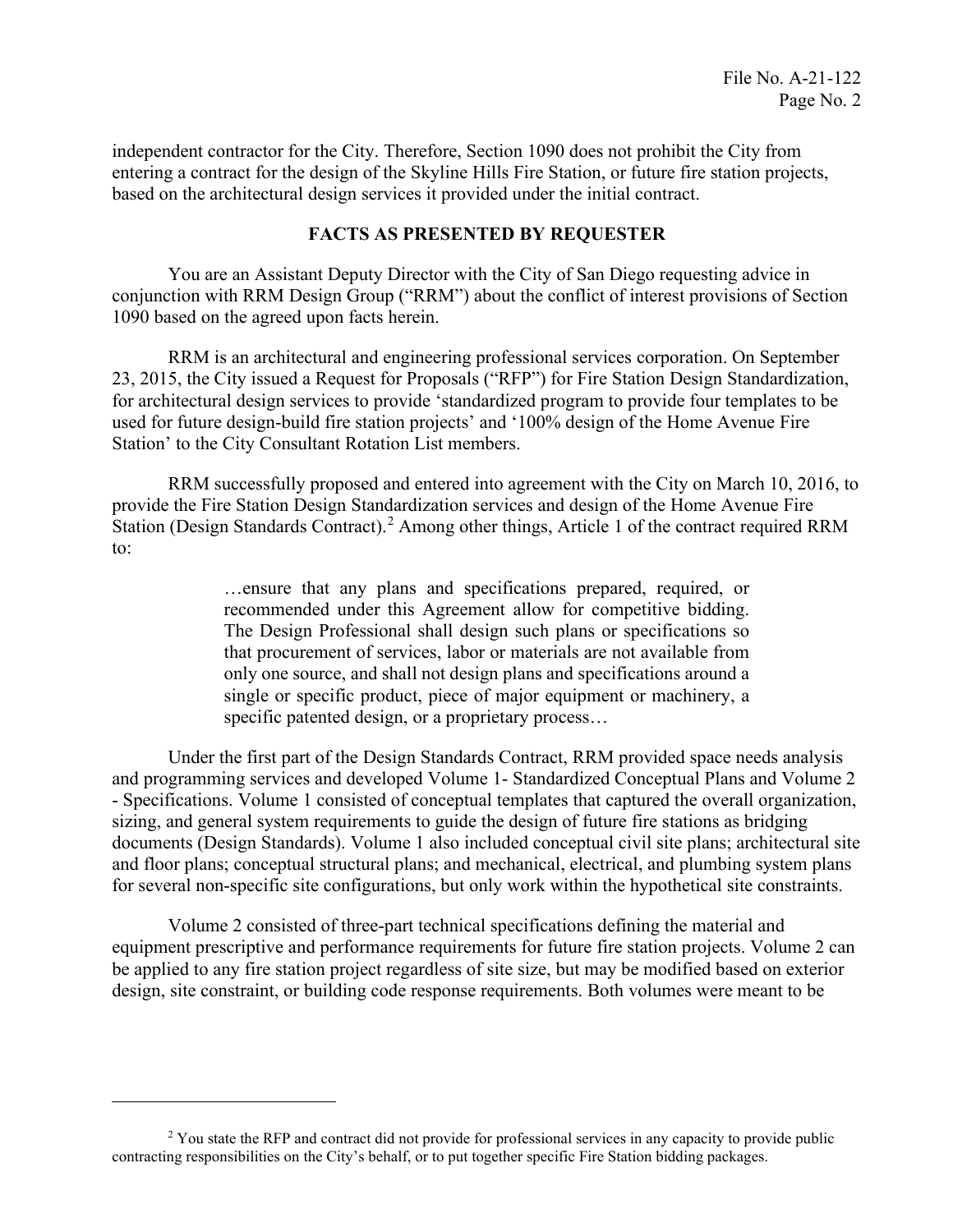Design Standards alone could not be used as complete construction documents.<sup>3</sup> applied as reference documents on all new fire stations built through various delivery methods. The

On April 3, 2017, RRM completed the first part of the Design Standards Contract, which was presented to and made public at the City's Active Transportation and Infrastructure Committee meeting on October 25, 2017. The Design Standards were also included in the bid packages made public with Design-Build Request for Proposal for Fire Station 50 in 2018 and for Torrey Pines Fire Station in 2019.

 either directly and/or indirectly for any other specific fire station project or potential project site. The Home Avenue Fire Station design is about 60% complete at this time. The second part of the Design Standards Contract with the City was for the design of the Home Avenue Fire Station, using the newly created Design Standards. The City included one fire station for RRM to design because it assumed that once RRM completed the Design Standards they would be precluded from any future fire station projects due to Government Code section 1090. Other than the Design Standards Contract (which included design of the Home Avenue Fire Station), RRM was not contracted to provide any additional services related to the Design Standards

On August 11, 2020, the City issued an RFP for the design of the Skyline Hills Fire Station. RRM had no previous knowledge of the project site or project scope of work prior to issuance of the Skyline Hills Fire Station RFP. The RFP did indicate the intended use of the Design Standards. RRM responded to the RFP and submitted a proposal to the City on September 18, 2020. On November 24, 2020, during the proposal review period, the City confirmed it anticipated that the Design Standards would be used for this project.

#### **ANALYSIS**

Section 1090 generally prohibits public officers, while acting in their official capacities, from making contracts in which they are financially interested. Section 1090 is concerned with financial interests, other than remote or minimal interests, that prevent public officials from exercising absolute loyalty and undivided allegiance in furthering the best interests of their agencies. (*Stigall v. City of Taft* (1962) 58 Cal.2d 565, 569.) Section 1090 is intended not only to strike at actual impropriety, but also to strike at the appearance of impropriety. (*City of Imperial Beach v. Bailey* (1980) [103Cal.App.3d](https://103Cal.App.3d) 191, 197.)

 Under Section 1090, the prohibited act is the making of a contract in which the official has a financial interest. (*People v. Honig* (1996) 48 Cal.App.4th 289, 333.) A contract that violates Section 1090 is void. (*Thomson v. Call* (1985) 38 Cal.3d 633, 646.) The prohibition applies regardless of whether the terms of the contract are fair and equitable to all parties. (*Id*. at pp. 646- 649.)

Importantly, Section 1090 prohibits self-dealing. (See *Hub City Solid Waste Services, Inc. v. City of Compton* (2010) 186 Cal.App.4th 1114, 1124 [independent contractor leveraged his public position for access to city officials and influenced them for his pecuniary benefit]; *California Housing Finance Agency v. Hanover* (2007) 148 Cal.App.4th 682, 690 ["Section 1090 places

<span id="page-2-0"></span> for the design of a station. <sup>3</sup> According to the Executive Summary in Volume 1, the standardized plans are to be used as a starting point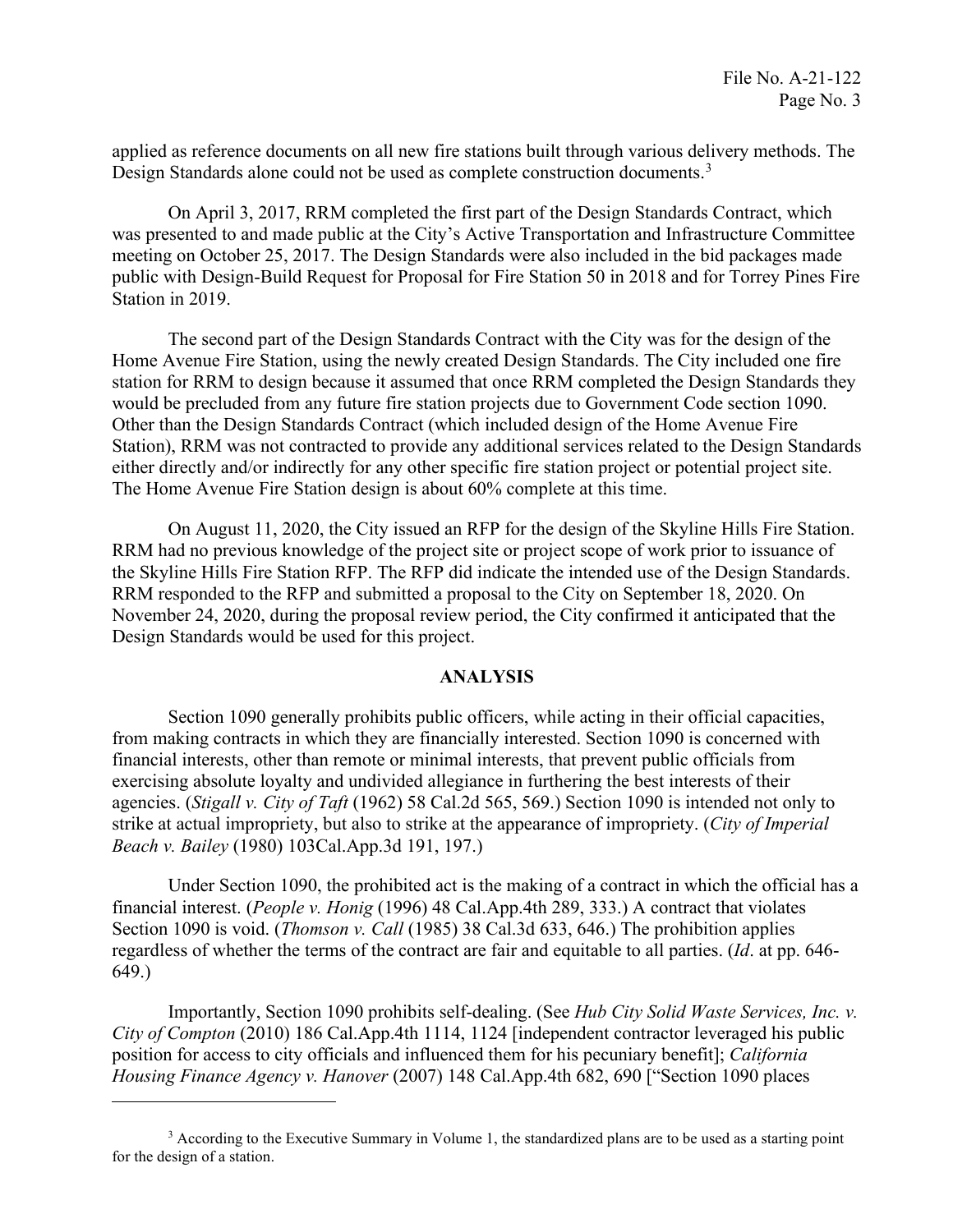responsibility for acts of self-dealing on the public servant where he or she exercises sufficient to prohibit self-dealing, not representation of the interests of others].) control over the public entity, i.e., where the agent is in a position to contract in his or her official capacity"]; *Lexin v. Superior Court* (2010) 47 Cal.4th 1050, 1090 [The purpose of Section 1090 is

### *Independent Contractors Subject to Section 1090*

 (2017) 3 Cal.5th 230, 238.) However, Section 1090 does not apply to all independent contractors italics added, quoting *Stigall*, *supra*, 58 Cal.2d at p. 570.) Although section 1090 refers to "officers or employees" of government entities, the California Supreme Court has recognized "the Legislature did not intend to categorically exclude independent contractors from the scope of section 1090." (*People v. Superior Court* (*Sahlolbei*) *only* those who are "entrusted with 'transact[ing] on behalf of the Government'" (*Id.* at p. 240,

 contract with the same independent contractor for a subsequent phase of the same project. The first We therefore apply a two-step analysis to determine whether a public entity that has entered a contract with an independent contractor to perform one phase of a project may enter a second issue is whether the independent contractor had responsibilities for public contracting on behalf of the public entity under the initial contract. If not, then the independent contractor is not subject to Section 1090 and the public entity may enter the subsequent contract. If so, then the second question is whether the independent contractor participated in making the subsequent contract for purposes of Section 1090 through its performance of the initial contract. If not, then the public entity may enter the subsequent contract. If so, then Section 1090 would prohibit the public entity from entering the subsequent contract.

The primary question in this matter is whether the initial March 2016 contract for architectural design services between the City and RRM provided RRM with responsibilities or duties for public contracting on behalf of the City such that it would be covered by Section 1090. On this issue, the *Sahlolbei* Court explained:

> So, for example, a stationery supplier that sells paper to a public entity would ordinarily not be liable under section 1090 if it advised the entity to buy pens from its subsidiary because there is no sense in which the supplier, in advising on the purchase of pens, was transacting on behalf of the government.

> In the ordinary case, a contractor who has been retained or appointed by a public entity and whose actual duties include engaging in or advising on public contracting is charged with acting on the government's behalf. Such a person would therefore be expected to subordinate his or her personal financial interests to those of the public in the same manner as a permanent officer or common law employee tasked with the same duties… Thus, for instance, a person who was initially hired as an officer or employee with responsibilities for contracting and then rehired as an independent contractor to perform the same duties and functions would be expected to continue to serve the public faithfully. Such a contractor would be subject to section 1090.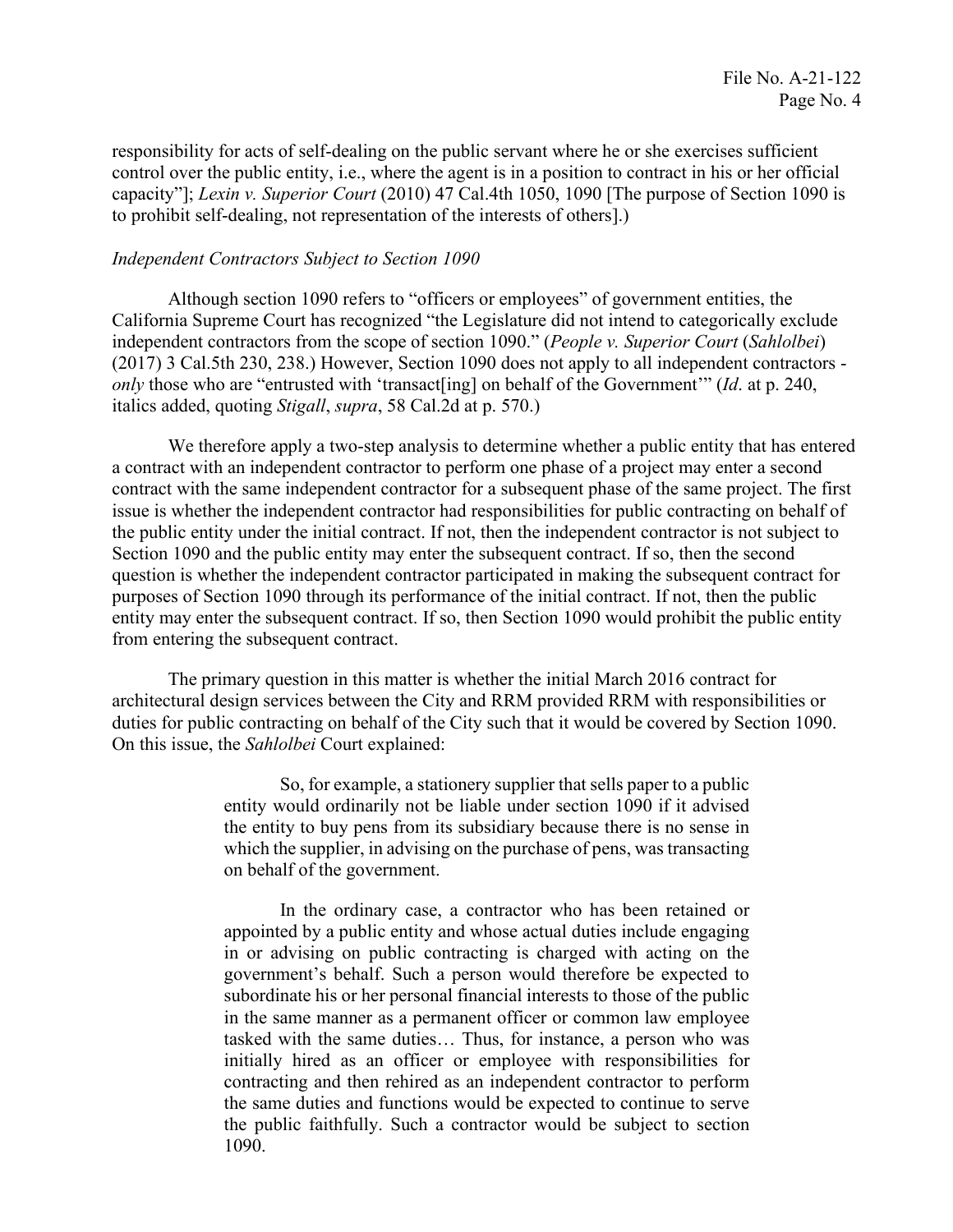### (*Sahlolbei*, *supra*, at p. 240.)

*California Taxpayers Action Network v. Taber Construction, Inc*. (*Taber*) (2019) 42 Cal.App.5th 824 is instructive on this issue. There, a school district that wanted to modernize the heating, ventilation, and air conditioning ("HVAC") systems of eight schools published two separate RFPs for the proposed project. The RFPs explained that the school district intended to select a firm to complete the modernization project, but the process would involve two contracts entered into at different times. The parties would first enter into a preconstruction services agreement,<sup>4</sup> and later enter into a lease-leaseback agreement. The school district selected defendant Taber for the preconstruction services agreement and the subsequent lease-leaseback agreement.

 leaseback contracts. Plaintiff further alleged that "[i]n performing its duties under the Plaintiff sued the school district and Taber alleging that based on Taber's provision of preconstruction services and advice to the school district under the initial preconstruction services agreement, Section 1090 prohibited the school district from awarding Taber the subsequent lease-[preconstruction services agreement] ... [Taber] performed the functions and filled the roles and positions of officers, employees and agents of [the school district] who would ordinarily perform and provide the foregoing professional, design, and financial functions and advise the [School District] relative to same." (*Taber*, *supra*, 42 Cal.App.5th at p. 829.)

 Looking to the *Sahlolbei* case, the court initially noted that Section 1090 only prohibits a facts that Taber was hired under the initial contract to engage in or advise on public contracting *on*  intended provider of construction services *to* the school district, not in a capacity as a de facto contract made by a financially interested party when that party makes the contract in an "official capacity." (*Taber*, *supra*, 42 Cal.App.5th at p. 835.) It then explained that where the financially interested party is an independent contractor, Section 1090 applies only if the independent contractor can be said to have been entrusted with transacting on the Government's behalf. (*Ibid*. citing *Sahlolbei*, *supra*, at p. 240.) The court held that it could not reasonably be construed from the *behalf of the school district* because the school district did not contract with Taber to select a firm to complete the HVAC project – instead, the initial contract required that Taber provide preconstruction services (including planning and setting specifications) "in its capacity as the official *of* the school district."[5](#page-4-1) (*Id*. at p. 836.) In sum, the court held there was no evidence Taber was transacting on behalf of the school district when it provided those preconstruction services – rather, the RFPs and initial contract show that Taber was "transacting business as a provider of services to the School District." (*Id*. at p. 838.)

The current situation is similar to *Taber* in that there are no facts suggesting the City hired RRM to engage in or advise on public contracting on behalf of the City. To be sure, the contract did not require that RRM prepare an RFP for the design of the Skyline Hills Fire Station; nor did it require RRM to assist the City in selecting an independent contractor for that project. Instead, the contract required RRM to prepare Design Standards that could be used as reference documents on

<span id="page-4-0"></span> conditions, scheduling, estimating, and development of a guaranteed maximum price. 4 The preconstruction services agreement generally consisted of reviewing existing documents and site

<span id="page-4-1"></span> $<sup>5</sup>$  The court also noted that the school district contracted with Taber for Taber to provide preconstruction</sup> services in anticipation of Taber itself completing the HVAC project.